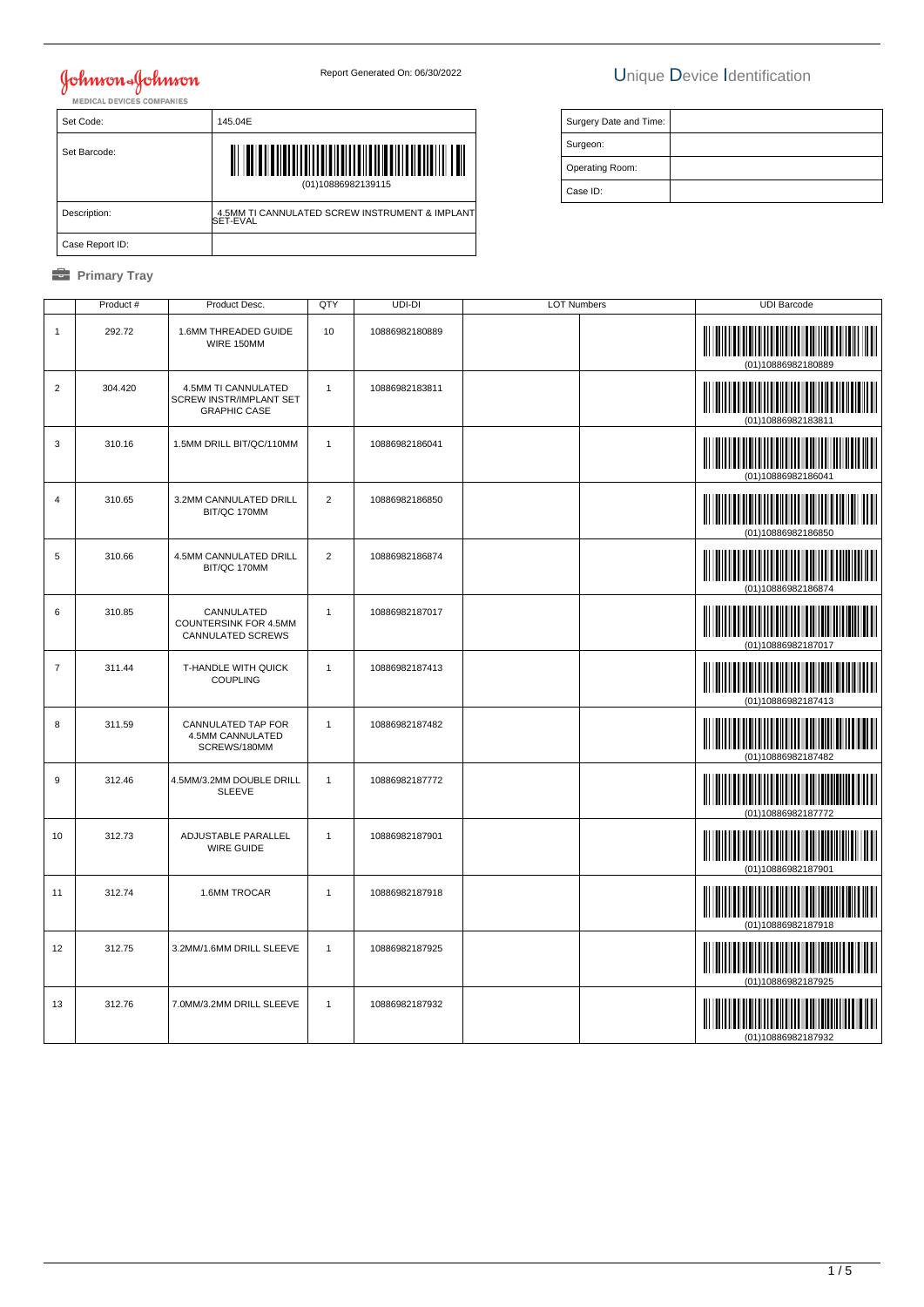## Johnson-Johnson

## Report Generated On: 06/30/2022 Unique Device Identification

| Set Code:       | 145.04E                                                    |
|-----------------|------------------------------------------------------------|
| Set Barcode:    | (01)10886982139115                                         |
| Description:    | 4.5MM TI CANNULATED SCREW INSTRUMENT & IMPLANT<br>SET-EVAL |
| Case Report ID: |                                                            |

| Surgery Date and Time: |  |
|------------------------|--|
| Surgeon:               |  |
| Operating Room:        |  |
| Case ID:               |  |

|    | Product # | Product Desc.                                                  | QTY          | UDI-DI         | <b>LOT Numbers</b> | <b>UDI Barcode</b>                                     |
|----|-----------|----------------------------------------------------------------|--------------|----------------|--------------------|--------------------------------------------------------|
| 14 | 312.77    | 9.5MM/7.0MM PROTECTION<br><b>SLEEVE</b>                        | $\mathbf{1}$ | 10886982187949 |                    | (01)10886982187949                                     |
| 15 | 314.15    | LARGE HEXAGONAL<br>SCREWDRIVER SHAFT                           | $\mathbf{1}$ | 10886982188595 |                    |                                                        |
| 16 | 314.20    | CANNULATED 3.5MM<br>HEXAGONAL SCREWDRIVER                      | $\mathbf{1}$ | 10886982188670 |                    |                                                        |
| 17 | 314.31    | HOLDING SLEEVE                                                 | $\mathbf{1}$ | 10886982188786 |                    | IIIIIIII<br>(01)10886982188786                         |
| 18 | 319.17    | CANNULATED SCREW<br>MEASURING DEVICE FOR<br>4.5MM SCREWS       | $\mathbf{1}$ | 10886982190055 |                    | (01)10886982190055                                     |
| 19 | 319.26    | 1.75MM CLEANING BRUSH                                          | $\mathbf{1}$ | 10886982190109 |                    | (01)10886982190109                                     |
| 20 | 319.35    | 1.6MM CLEANING STYLET                                          | $\mathbf{1}$ | 10886982190222 |                    | <u> III martin ma'lumot</u>                            |
| 21 | 319.97    | <b>SCREW FORCEPS</b>                                           | $\mathbf{1}$ | 10886982190352 |                    |                                                        |
| 22 | 414.520   | 4.5MM TI CANNULATED<br><b>SCREW PARTIALLY</b><br>THREADED/20MM | $\mathbf{3}$ | 10886982213075 |                    | Ш<br>(01)10886982213075                                |
| 23 | 414.522   | 4.5MM TI CANNULATED<br><b>SCREW PARTIALLY</b><br>THREADED/22MM | $\mathbf 3$  | 10886982213082 |                    |                                                        |
| 24 | 414.524   | 4.5MM TI CANNULATED<br><b>SCREW PARTIALLY</b><br>THREADED/24MM | 3            | 10886982213099 |                    | (01)10886982213099                                     |
| 25 | 414.526   | 4.5MM TI CANNULATED<br><b>SCREW PARTIALLY</b><br>THREADED/26MM | 3            | 10886982213105 |                    |                                                        |
| 26 | 414.528   | 4.5MM TI CANNULATED<br><b>SCREW PARTIALLY</b><br>THREADED/28MM | 3            | 10886982213112 |                    | <u>                         </u><br>(01)10886982213112 |
| 27 | 414.530   | 4.5MM TI CANNULATED<br><b>SCREW PARTIALLY</b><br>THREADED/30MM | 3            | 10886982213129 |                    | (01)10886982213129                                     |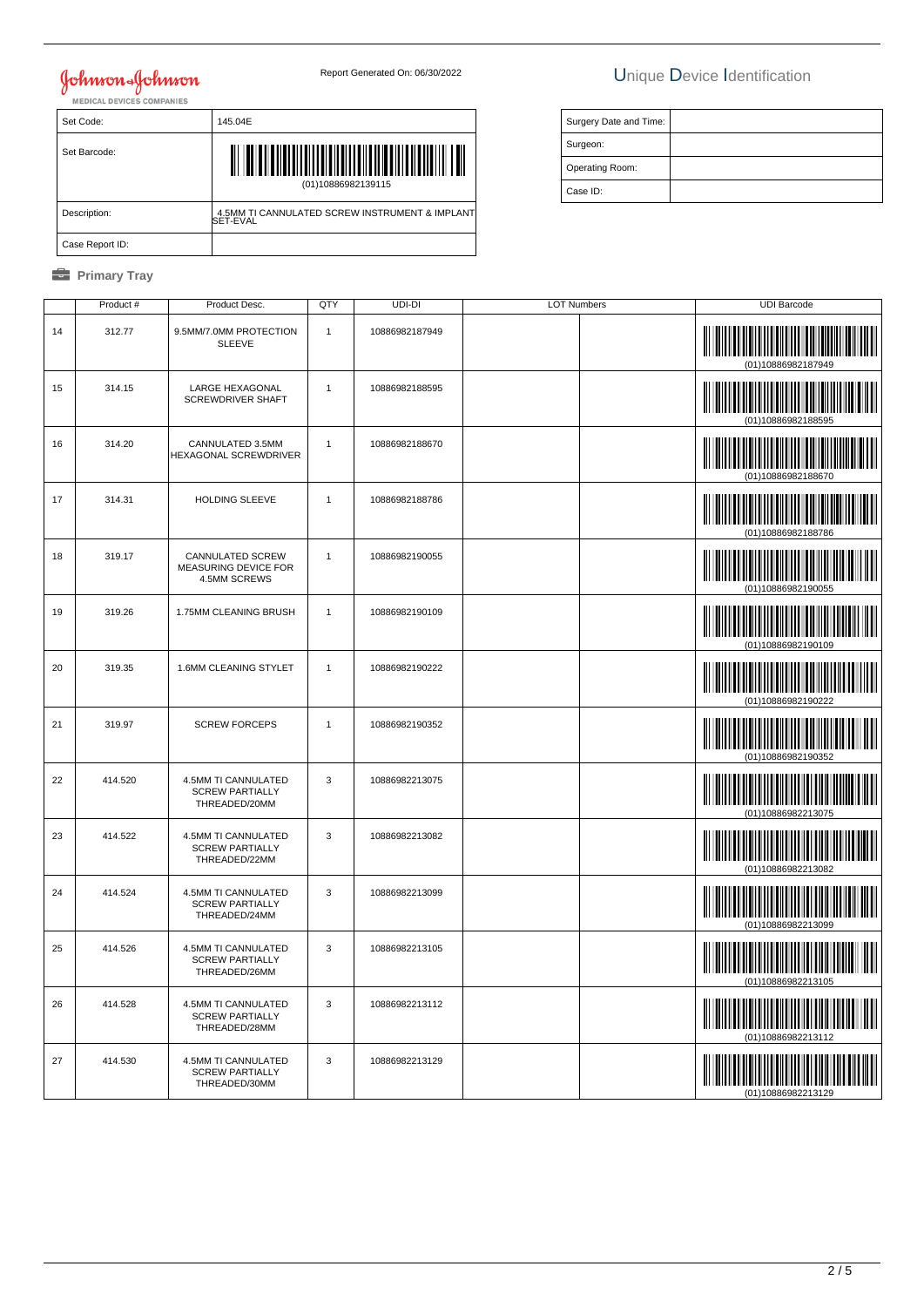# **Johnson & Johnson**<br>MEDICAL DEVICES COMPANIES

## Report Generated On: 06/30/2022 Unique Device Identification

Surgery Date and Time:

 Surgeon: Operating Room: Case ID:

| Set Code:       | 145.04E                                                               |
|-----------------|-----------------------------------------------------------------------|
| Set Barcode:    | <u>AII OI OI OI I OI OI OI OI OI OI OI OI I</u><br>(01)10886982139115 |
| Description:    | 4.5MM TI CANNULATED SCREW INSTRUMENT & IMPLANT<br>SET-EVAL            |
| Case Report ID: |                                                                       |

|    | Product # | Product Desc.                                                  | QTY | UDI-DI         | <b>LOT Numbers</b> | <b>UDI Barcode</b>                                                                                                   |
|----|-----------|----------------------------------------------------------------|-----|----------------|--------------------|----------------------------------------------------------------------------------------------------------------------|
| 28 | 414.532   | 4.5MM TI CANNULATED<br><b>SCREW PARTIALLY</b><br>THREADED/32MM | 3   | 10886982213136 |                    | (01)10886982213136                                                                                                   |
| 29 | 414.534   | 4.5MM TI CANNULATED<br><b>SCREW PARTIALLY</b><br>THREADED/34MM | 3   | 10886982213143 |                    |                                                                                                                      |
| 30 | 414.536   | 4.5MM TI CANNULATED<br><b>SCREW PARTIALLY</b><br>THREADED/36MM | 3   | 10886982213150 |                    | (01)10886982213150                                                                                                   |
| 31 | 414.538   | 4.5MM TI CANNULATED<br><b>SCREW PARTIALLY</b><br>THREADED/38MM | 3   | 10886982213167 |                    | <b>The Community of the Community</b>                                                                                |
| 32 | 414.540   | 4.5MM TI CANNULATED<br><b>SCREW PARTIALLY</b><br>THREADED/40MM | 3   | 10886982213174 |                    |                                                                                                                      |
| 33 | 414.542   | 4.5MM TI CANNULATED<br><b>SCREW PARTIALLY</b><br>THREADED/42MM | 3   | 10886982213181 |                    | (01)10886982213181                                                                                                   |
| 34 | 414.544   | 4.5MM TI CANNULATED<br><b>SCREW PARTIALLY</b><br>THREADED/44MM | 3   | 10886982213198 |                    |                                                                                                                      |
| 35 | 414.546   | 4.5MM TI CANNULATED<br><b>SCREW PARTIALLY</b><br>THREADED/46MM | 3   | 10886982213204 |                    |                                                                                                                      |
| 36 | 414.548   | 4.5MM TI CANNULATED<br><b>SCREW PARTIALLY</b><br>THREADED/48MM | 3   | 10886982213211 |                    | <u> III maarta maanda ka mid maalaa ka mid maalaa ka mid maalaa ka mid maalaa ka mid maalaa ka mid maalaa ka mid</u> |
| 37 | 414.550   | 4.5MM TI CANNULATED<br><b>SCREW PARTIALLY</b><br>THREADED/50MM | 3   | 10886982213228 |                    | (01)10886982213228                                                                                                   |
| 38 | 414.552   | 4.5MM TI CANNULATED<br><b>SCREW PARTIALLY</b><br>THREADED/52MM | 3   | 10886982213235 |                    | (01)10886982213235                                                                                                   |
| 39 | 414.554   | 4.5MM TI CANNULATED<br><b>SCREW PARTIALLY</b><br>THREADED/54MM | 3   | 10886982213242 |                    | (01)10886982213242                                                                                                   |
| 40 | 414.556   | 4.5MM TI CANNULATED<br><b>SCREW PARTIALLY</b><br>THREADED/56MM | 3   | 10886982213259 |                    |                                                                                                                      |
| 41 | 414.560   | 4.5MM TI CANNULATED<br><b>SCREW PARTIALLY</b><br>THREADED/60MM | 3   | 10886982213266 |                    |                                                                                                                      |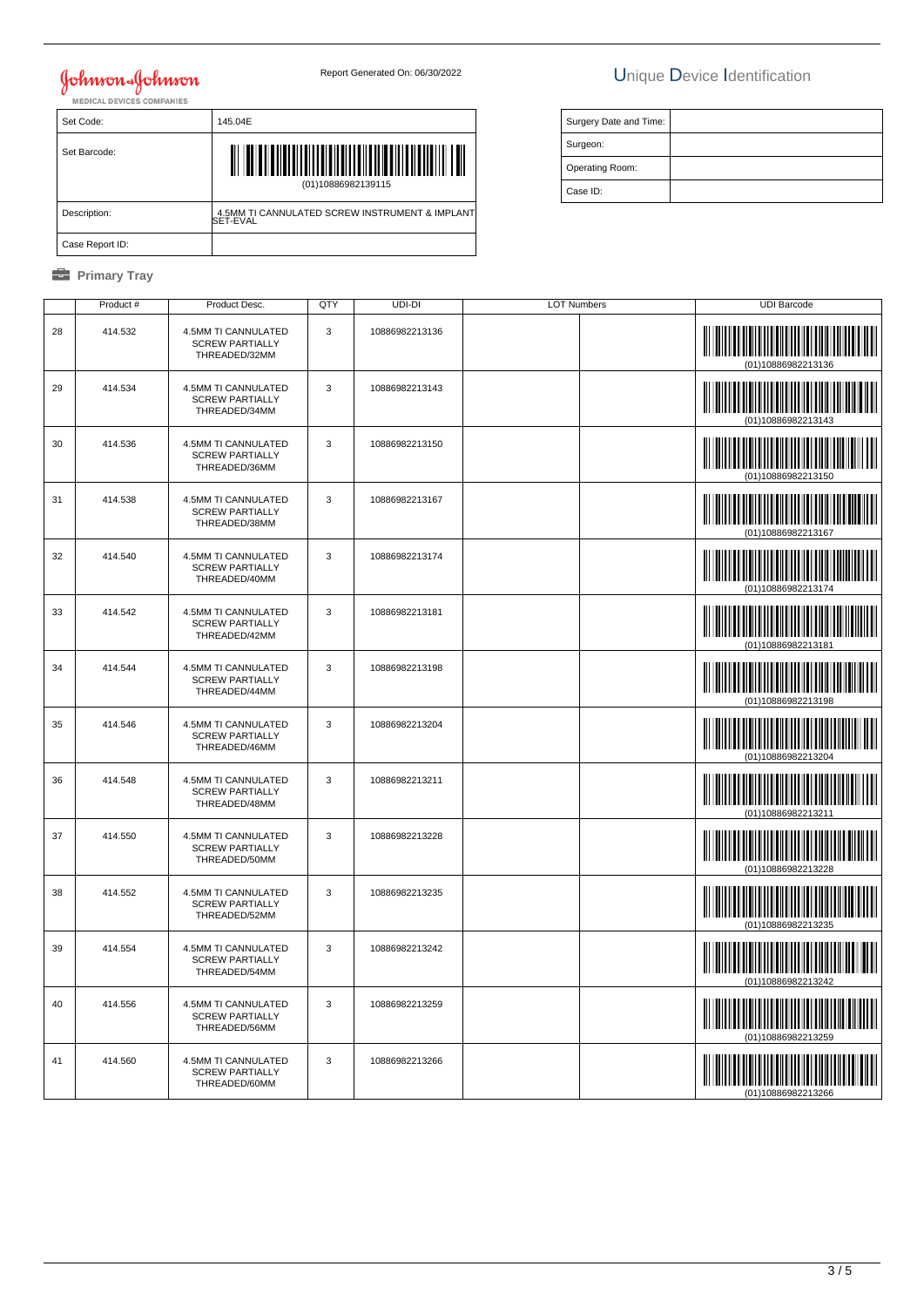## Johnson Johnson

## Report Generated On: 06/30/2022 Unique Device Identification

Surgery Date and Time:

 Surgeon: Operating Room: Case ID:

| Set Code:       | 145.04E                                                    |
|-----------------|------------------------------------------------------------|
| Set Barcode:    | (01)10886982139115                                         |
| Description:    | 4.5MM TI CANNULATED SCREW INSTRUMENT & IMPLANT<br>SET-EVAL |
| Case Report ID: |                                                            |

|    | Product # | Product Desc.                                                  | QTY            | UDI-DI         | <b>LOT Numbers</b> | <b>UDI Barcode</b>                              |
|----|-----------|----------------------------------------------------------------|----------------|----------------|--------------------|-------------------------------------------------|
| 42 | 414.564   | 4.5MM TI CANNULATED<br><b>SCREW PARTIALLY</b><br>THREADED/64MM | 3              | 10886982213273 |                    | <u> III Milliam III M</u><br>(01)10886982213273 |
| 43 | 414.568   | 4.5MM TI CANNULATED<br><b>SCREW PARTIALLY</b><br>THREADED/68MM | 3              | 10886982213280 |                    | (01)10886982213280                              |
| 44 | 414.572   | 4.5MM TI CANNULATED<br><b>SCREW PARTIALLY</b><br>THREADED/72MM | 3              | 10886982213297 |                    | (01)10886982213297                              |
| 45 | 414.720   | 4.5MM TI CANNULATED<br><b>SCREW FULLY</b><br>THREADED/20MM     | $\overline{2}$ | 10886982213327 |                    | (01)10886982213327                              |
| 46 | 414.722   | 4.5MM TI CANNULATED<br><b>SCREW FULLY</b><br>THREADED/22MM     | $\overline{2}$ | 10886982213334 |                    | (01)10886982213334                              |
| 47 | 414.724   | 4.5MM TI CANNULATED<br><b>SCREW FULLY</b><br>THREADED/24MM     | $\overline{2}$ | 10886982213341 |                    | (01)10886982213341                              |
| 48 | 414.726   | 4.5MM TI CANNULATED<br><b>SCREW FULLY</b><br>THREADED/26MM     | $\overline{2}$ | 10886982213358 |                    | (01)10886982213358                              |
| 49 | 414.728   | 4.5MM TI CANNULATED<br><b>SCREW FULLY</b><br>THREADED/28MM     | $\overline{2}$ | 10886982213365 |                    |                                                 |
| 50 | 414.730   | 4.5MM TI CANNULATED<br><b>SCREW FULLY</b><br>THREADED/30MM     | $\overline{2}$ | 10886982213372 |                    | (01)10886982213372                              |
| 51 | 414.732   | 4.5MM TI CANNULATED<br><b>SCREW FULLY</b><br>THREADED/32MM     | $\overline{2}$ | 10886982213389 |                    | (01)10886982213389                              |
| 52 | 414.734   | 4.5MM TI CANNULATED<br><b>SCREW FULLY</b><br>THREADED/34MM     | $\overline{2}$ | 10886982213396 |                    | (01)10886982213396                              |
| 53 | 414.736   | 4.5MM TI CANNULATED<br><b>SCREW FULLY</b><br>THREADED/36MM     | $\overline{2}$ | 10886982213402 |                    | IIIIIIIIIIIIIIII<br>(01)10886982213402          |
| 54 | 414.738   | 4.5MM TI CANNULATED<br><b>SCREW FULLY</b><br>THREADED/38MM     | $\overline{2}$ | 10886982213419 |                    |                                                 |
| 55 | 414.740   | 4.5MM TI CANNULATED<br><b>SCREW FULLY</b><br>THREADED/40MM     | $\overline{2}$ | 10886982213426 |                    |                                                 |